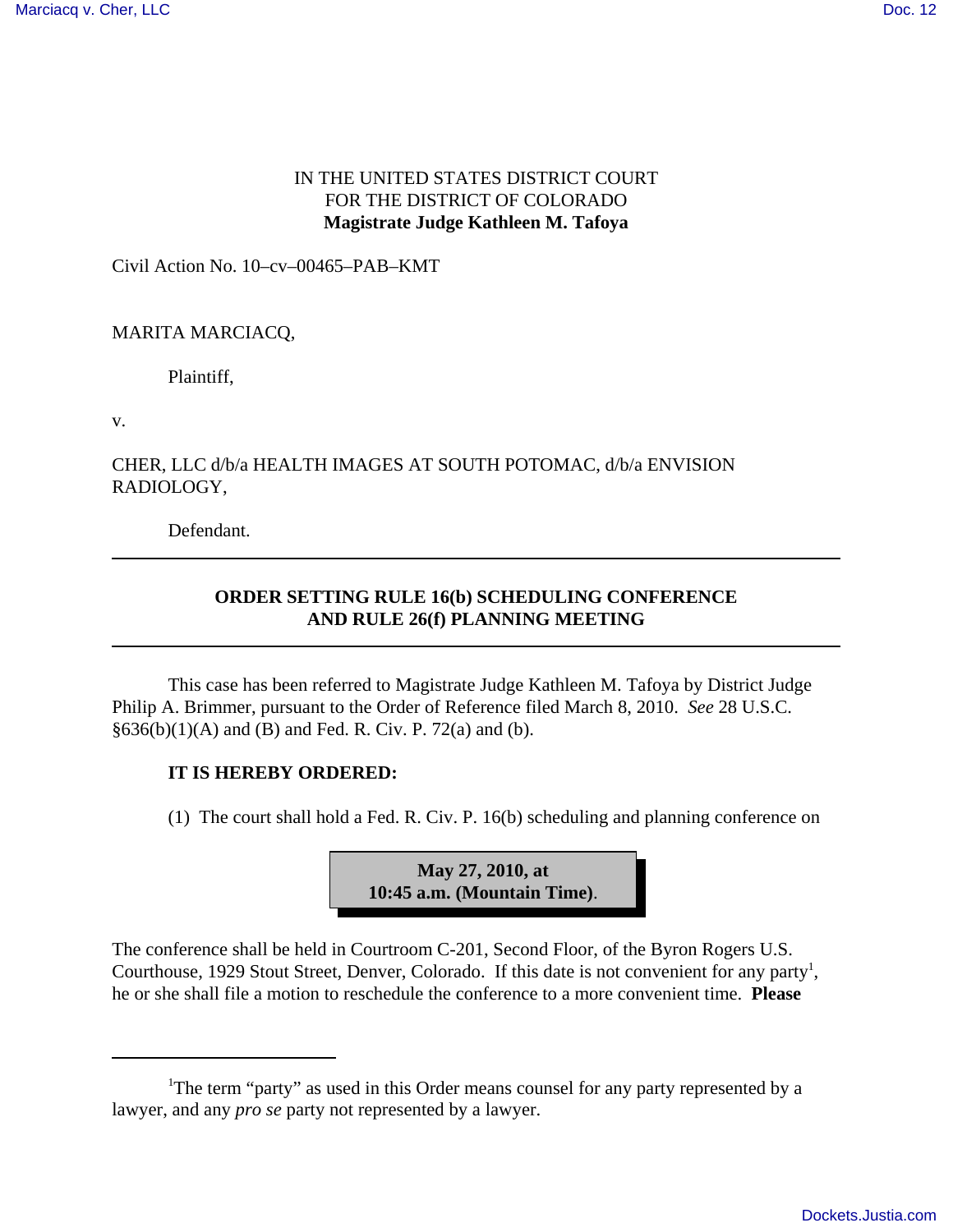### **remember that anyone seeking entry into the Byron Rogers United States Courthouse will be required to show valid photo identification. See D.C.COLO.LCivR 83.2B.**

A copy of instructions for the preparation of a scheduling order and a form scheduling order can be downloaded from the Court's website at www.co.uscourts.gov/forms-frame.htm (Click on "Civil Forms" in the blue box at the top of the screen and scroll down to the bold heading "Standardized Order Forms"). Parties are to prepare the proposed scheduling order in accordance with the Court's form.

The parties shall submit their proposed scheduling order, pursuant to District of Colorado Electronic Case Filing ("ECF") Procedures V.L., on or before:



(2) In preparation for the scheduling/planning conference, the parties are directed to confer in accordance with Fed. R. Civ. P. 26(f), on or before:

**May 6, 2010.**

The court strongly encourages the parties to meet face to face, but should that prove impossible, the parties may meet by telephone conference. All parties are jointly responsible for arranging and attending the Rule 26(f) meeting.

During the Rule 26(f) meeting, the parties shall discuss the nature and basis of their claims and defenses and the possibilities for a prompt settlement or resolution of the case, make or arrange for the disclosures required by Fed. R. Civ. P. 26(a)(1), and develop their proposed scheduling/discovery plan. The parties should also discuss the possibility of informal discovery, such as conducting joint interviews with potential witnesses, joint meetings with clients, depositions via telephone, or exchanging documents outside of formal discovery.

In those cases in which: (i) the parties' substantive allegations involve extensive computer-generated records; (ii) a substantial amount of disclosure or discovery will involve information or records in electronic form (*i.e.,* e-mail, word processing, databases); (iii) expert witnesses will develop testimony based in large part on computer data and/or modeling; or (iv) any party plans to present a substantial amount of evidence in digital form at trial, the parties shall confer regarding steps they can take to preserve computer records and data, facilitate computer-based discovery and who will pay costs, resolve privilege issues, limit discovery costs and delay, and avoid discovery disputes relating to electronic discovery. The parties shall be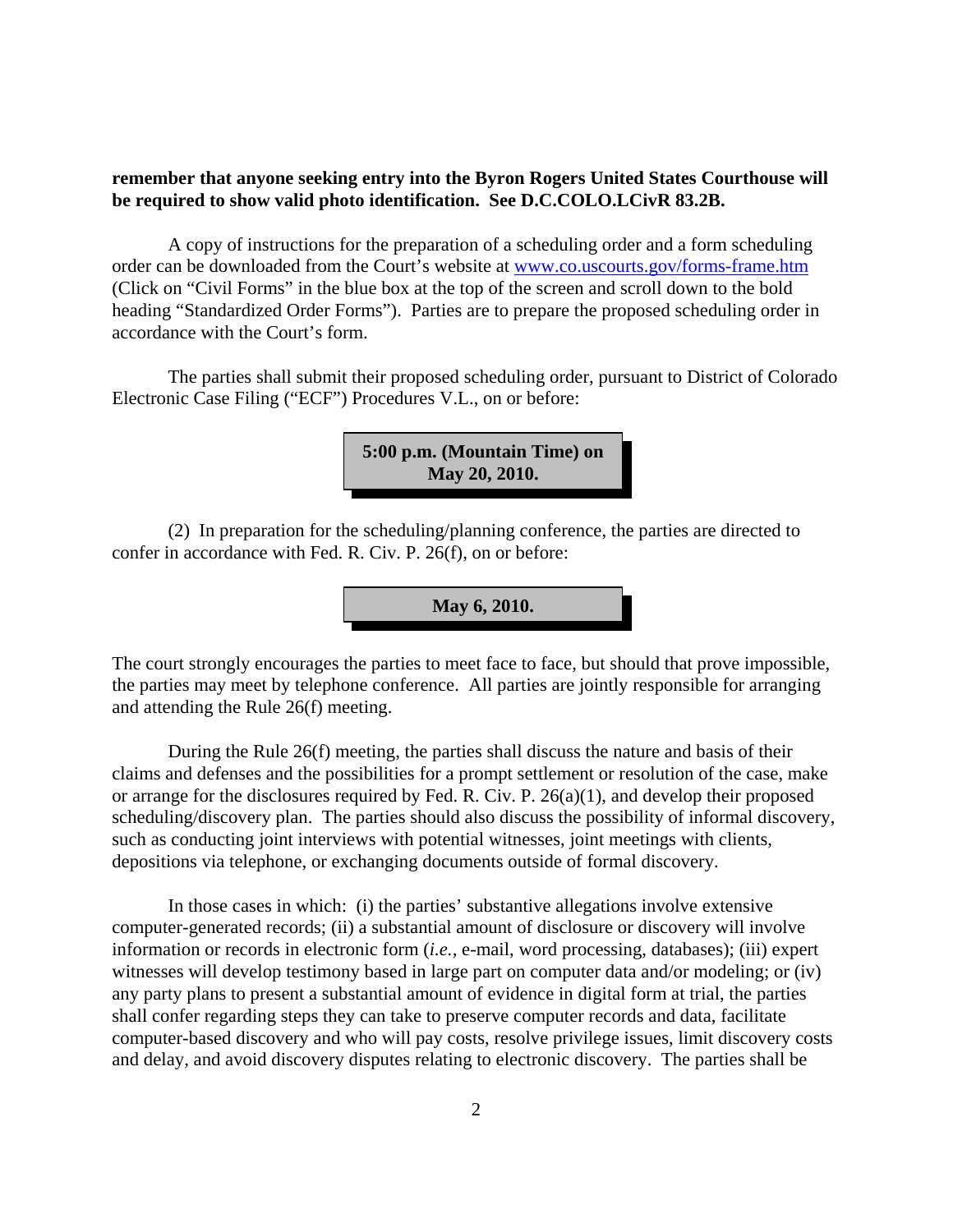prepared to discuss these issues, as appropriate, in the proposed Scheduling Order and at the scheduling and planning conference.

These are the minimum requirements for the Rule 26(f) meeting. The parties are encouraged to have a comprehensive discussion and are required to approach the meeting cooperatively and in good faith. The parties are reminded that the purpose of the Rule 26(f) meeting is to expedite the disposition of the action, discourage wasteful pretrial activities, and improve the quality of any eventual trial through more thorough preparation. The discussion of claims and defenses shall be a substantive, meaningful discussion.

The parties are reminded that pursuant to Fed. R. Civ. P. 26(d), no discovery shall be sought prior to the Rule 26(f) meeting.

(3) The parties shall comply with the mandatory disclosure requirements of Fed. R. Civ. P.  $26(a)(1)$  on or before:



Counsel and parties are reminded that mandatory disclosure requirements encompass computerbased evidence which may be used to support claims or defenses. Mandatory disclosures must be supplemented by the parties consistent with the requirements of Fed. R. Civ. P. 26(e). Counsel and parties are reminded that mandatory disclosure requirements encompass computerbased evidence which may be used to support claims or defenses. Mandatory disclosures must be supplemented by the parties consistent with the requirements of Fed. R. Civ. P. 26(e). Mandatory disclosures and supplementation are not to be filed with the Clerk of the Court.

(5) All parties are expected to be familiar with the United States District Court for the District of Colorado Local Rules of Practice (D.C.COLO.LCivR.). Copies are available from Office of the Clerk, United States District Court for the District of Colorado, or through the District Court's web site: www.cod.uscourts.gov.